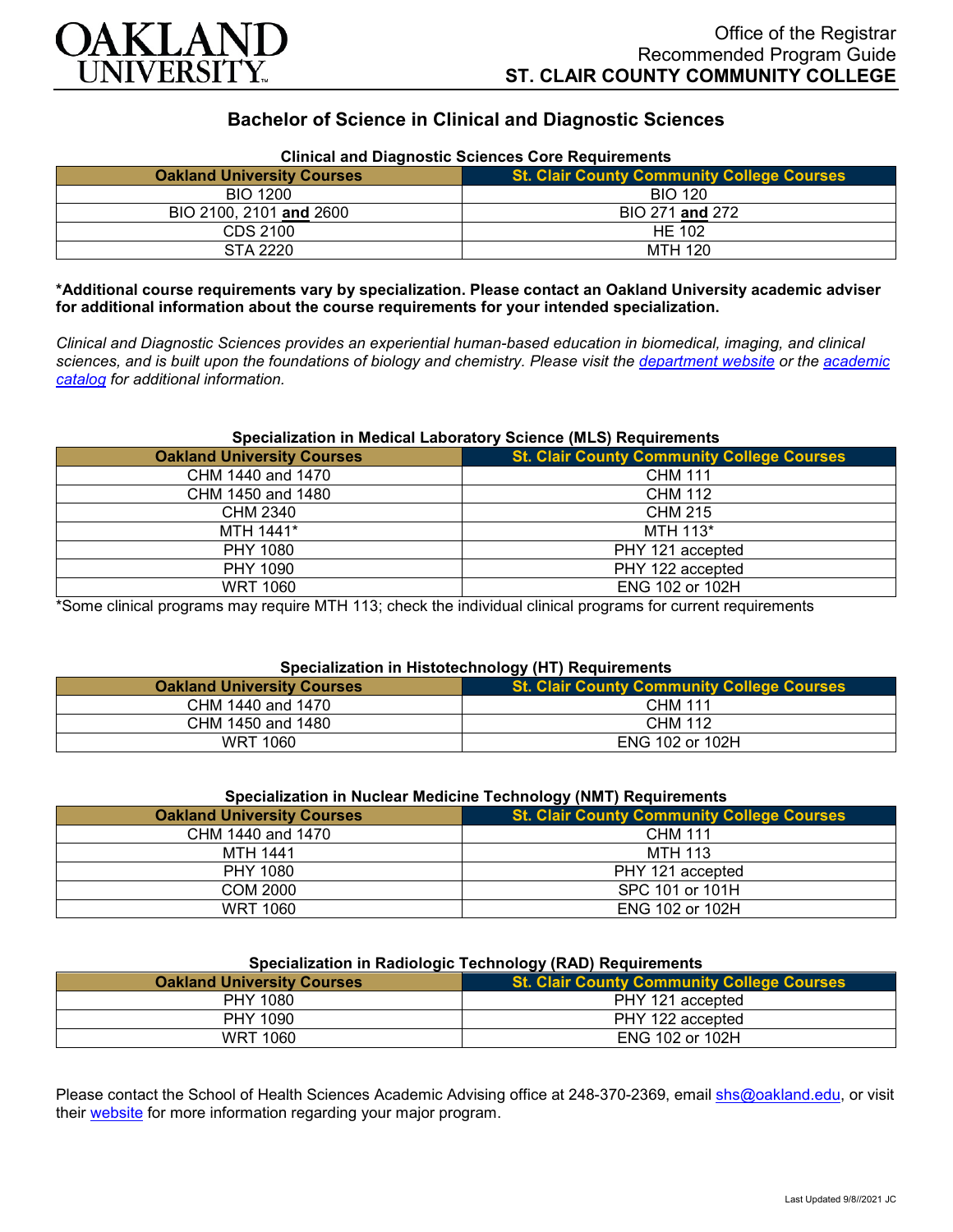

# **Bachelor of Science in Clinical and Diagnostic Sciences**

| Clinical and Diagnostic Sciences Core Requirements<br><b>St. Clair County Community College Courses</b><br><b>Oakland University Courses</b> |                 |
|----------------------------------------------------------------------------------------------------------------------------------------------|-----------------|
| <b>BIO 1200</b>                                                                                                                              | <b>BIO 120</b>  |
| BIO 2100, 2101 and 2600                                                                                                                      | BIO 271 and 272 |
| CDS 2100                                                                                                                                     | HE 102          |
| STA 2220                                                                                                                                     | MTH 120         |

## **Clinical and Diagnostic Sciences Core Requirements**

**\*Additional course requirements vary by specialization. Please contact an Oakland University academic adviser for additional information about the course requirements for your intended specialization.**

*Clinical and Diagnostic Sciences provides an experiential human-based education in biomedical, imaging, and clinical sciences, and is built upon the foundations of biology and chemistry. Please visit the [department website](https://www.oakland.edu/shs/clinical-and-diagnostic-sciences/) or the [academic](http://catalog.oakland.edu/preview_program.php?catoid=53&poid=8663)  [catalog](http://catalog.oakland.edu/preview_program.php?catoid=53&poid=8663) for additional information.*

#### **Specialization in Pre-Clinical Professions (Medicine, Dentistry, Optometry, Veterinary Medicine) Requirements**

| <b>Oakland University Courses</b>               | <b>St. Clair County Community College Courses</b> |
|-------------------------------------------------|---------------------------------------------------|
| CHM 1440 and 1470                               | <b>CHM 111</b>                                    |
| CHM 1450 and 1480                               | <b>CHM 112</b>                                    |
| CHM 2340, 2350 and 2370                         | CHM 215 and 216                                   |
| PHY 1010 and 1100                               | <b>PHY 121</b>                                    |
| PHY 1020 and 1110                               | <b>PHY 122</b>                                    |
| WRT 1060                                        | ENG 102 or 102H                                   |
| Elective Credits (more options available at OU) | ENG (101 or 101H); MTH 113, 114; PSY 220          |

### **Specialization in Pre-Pharmacy Requirements**

| <b>Oakland University Courses</b> | <b>St. Clair County Community College Courses</b> |
|-----------------------------------|---------------------------------------------------|
| CHM 1440 and 1470                 | <b>CHM 111</b>                                    |
| CHM 1450 and 1480                 | <b>CHM 112</b>                                    |
| CHM 2340, 2350 and 2370           | CHM 215 and 216                                   |
| MTH 1554                          | <b>MTH 114</b>                                    |
| PHY 1010 and 1100                 | <b>PHY 121</b>                                    |
| <b>WRT 1060</b>                   | <b>ENG 102 or 102H</b>                            |

| <b>Specialization in Pre-Physician Assistant Requirements</b> |
|---------------------------------------------------------------|
| $\sim$ $\sim$ $\sim$ $\sim$ $\sim$ $\sim$ $\sim$              |

| <b>Oakland University Courses</b> | <b>St. Clair County Community College Courses</b> |
|-----------------------------------|---------------------------------------------------|
| <b>BIO 1201</b>                   | Satisfied by completing (BIO 120 and 121)         |
| CHM 1440 and 1470                 | <b>CHM 111</b>                                    |
| CHM 1450 and 1480                 | <b>CHM 112</b>                                    |
| CHM 2340                          | <b>CHM 215</b>                                    |
| PHY 1010 and 1100                 | <b>PHY 121</b>                                    |
| <b>PSY 1000</b>                   | PSY 180 or 180H                                   |
| <b>PSY 2250</b>                   | <b>PSY 220</b>                                    |
| <b>WRT 1060</b>                   | <b>ENG 102 or 102H</b>                            |

Please contact the School of Health Sciences Academic Advising office at 248-370-2369, email [shs@oakland.edu,](mailto:shs@oakland.edu) or visit their [website](http://www.oakland.edu/shs/advising) for more information regarding your major program.